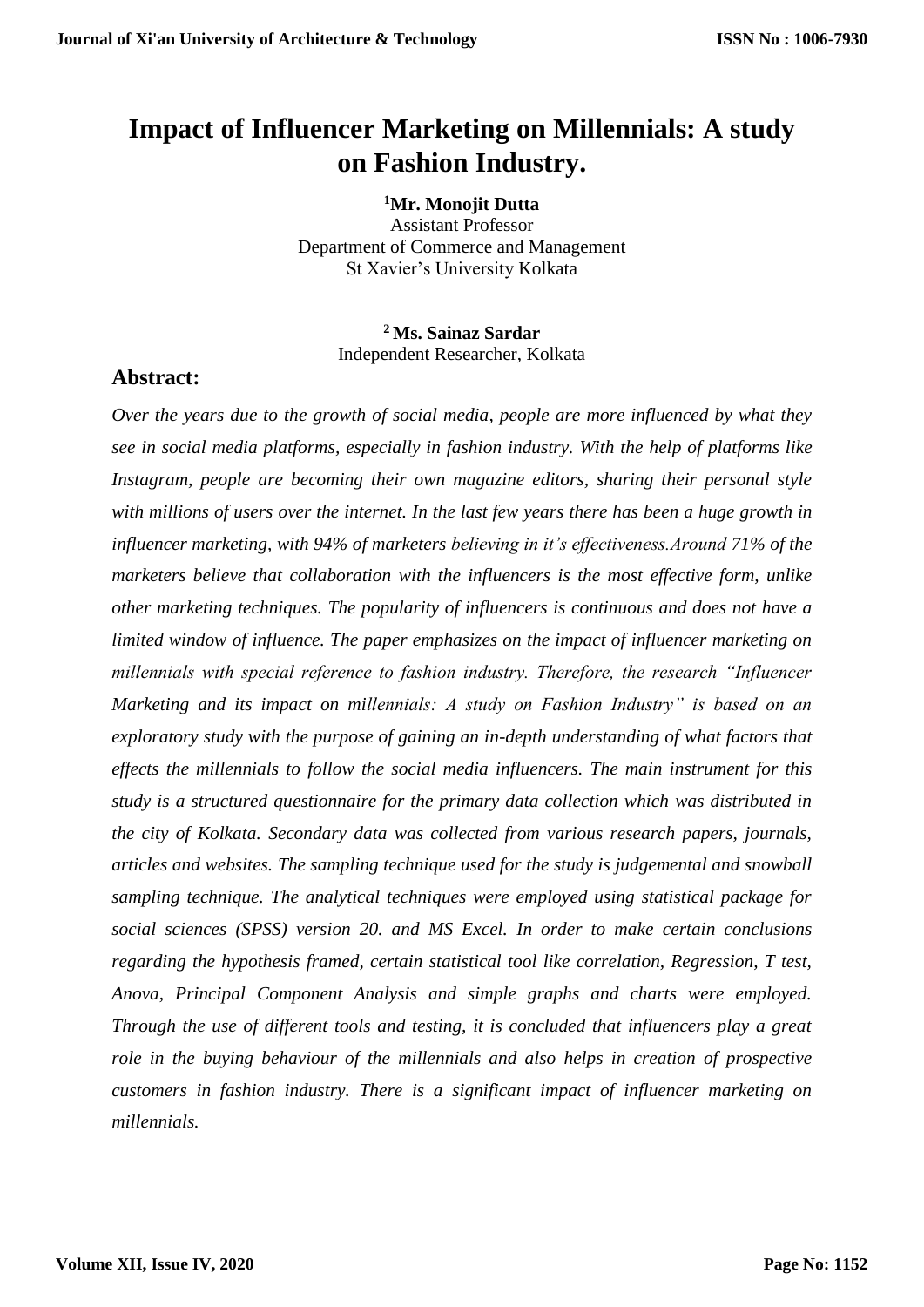**Keywords**: Influencers, Influencer Marketing, Millennials, Fashion, Fashion Industry

### **1. Introduction**

Over the past few decades, the boom of World Wide Web and social media such as blogs, social network and media sharing platforms have led to the growth of user generated content, a global community and publishing of consumer opinions. This resulted into the growing needs for the companies to generate positive user-driven content which would easily spread within the potential buyers. Themost effective way of sharing experience, recommendation and suggestions to the potential customers over the internet at a low cost is through blogging which most of the marketers are using in today's world with the help of the influencers. Influencers are the individuals who have power and credibility to affect the purchase decision of target audience through their knowledge, experience and expertise on a particular area. Influencers acts as a powerful tool to consistently motivate and persuade others through regular posts about different topics in various social media channels. Influencer marketing is the way through which, an individual who have the power and credibility to influence over a specific target audience, is identified are chosen to be a part of a brand's campaign to increase the sales and eventually generate revenue of the brand. The millennials are more sensitive to peer's suggestion while buying a product, so social media plays as a perfect tool to connect them with the influencers. People trust the influencers more than any brand for promotion of a product. For the brands, it really becomes even more challenging as the millennials don't get convinced by the traditional celebrity advertisement, rather they prefer non celebrity influencers for product endorsement through user-generated reviews and feedbacks based on their personal experience with the product.

Influencer Marketing offers many ways of collaboration between bloggers and brands. Amongst all social media platforms, Instagram is the most effective platform for fashion brands to connect directly with their target audience. By partnering with influencers to promote the brand with special discount codes, marketers can effectively target millennials.

### **2. Literature Review**

• Chatzigeorgiou. (2017) found out that influencer marketing plays a great role in decision making process of the millennials while choosing a rural tourism area as a destination to travel. Most of themillennials' trust in influencers by seeing the number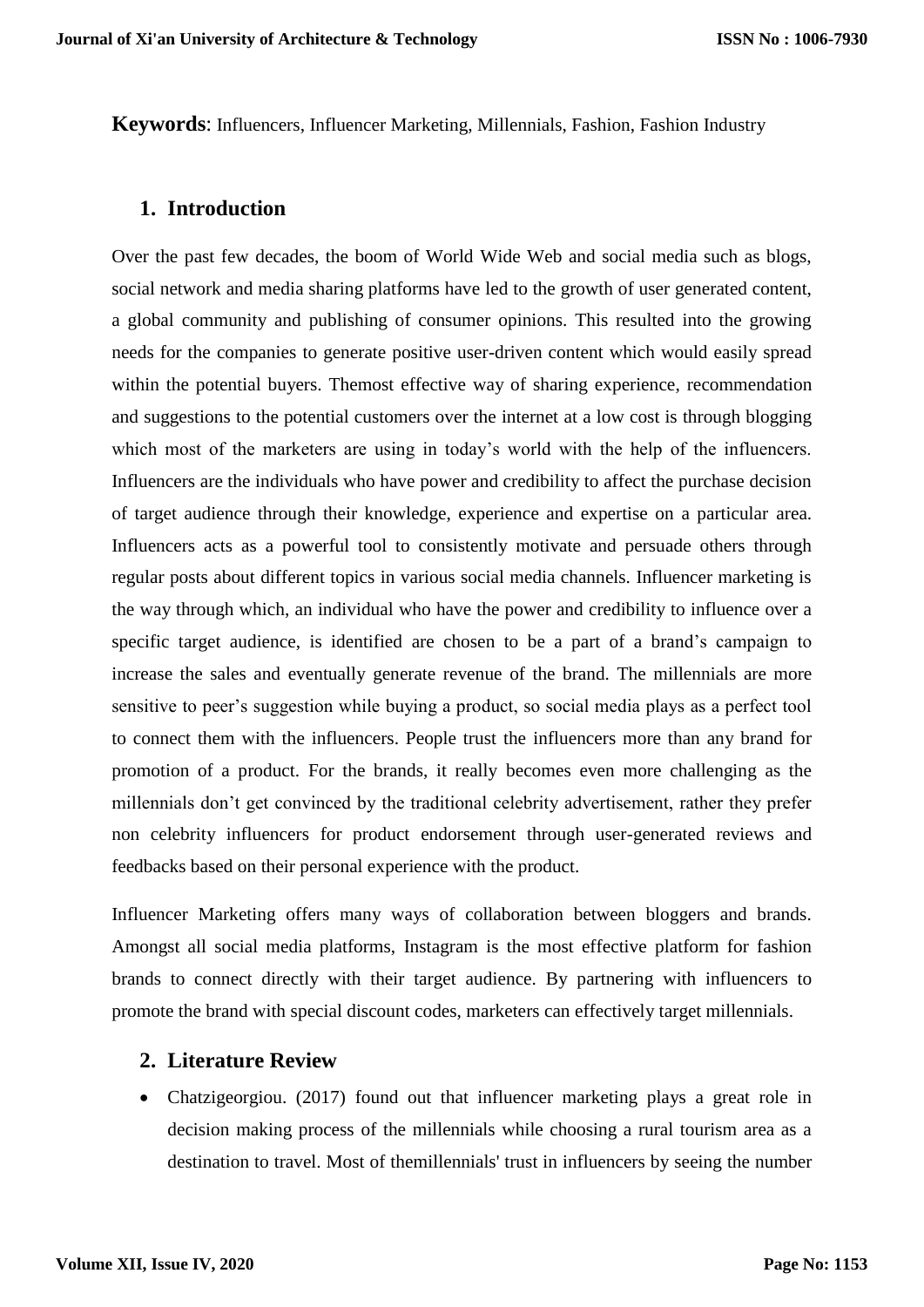of followers the influencer has, judges their personality through their social media posts, and the activities presented using photos, videos and posts. In order to attract tourists in rural areas, the business owners are bound to turn to millennials and use the social media tools. This study further identifies the activities of the influencers that would be more attractive to millennials who are the active players through creating content and communicating images, videos or audio files. Through realizing thepotentials influencers this may lead to a new era for tourism in rural areas.

- Glucksman.(2017) says that influencers on social media who promote a lifestyle brand are most successful in interacting with consumers when they are authentic, confident, and interactive in their content. With the use of influencers in social media for promoting the lifestyle brands, it has broken the wall between the consumer, the brand, and followers through social media content. Through this research, it is evident that social media influencer marketing has, in fact, changed the way brands interact with consumers in a positive way.
- Lim *et al*. (2017) investigates the how much social media influencers are effective, focusing on source credibility, source attractiveness, product match-up and meaning transfer. In this study, respondents acknowledged social media influencers' lack of credibility towards the product that they endorsed. The main reason was identified as social media influencers' inadequate expertise knowledge about the endorsed product. This study also offered marketers several practical considerations in selecting a social media influencer tailored for an advertisement to gain competitive advantage in the market.
- Sudha & Sheena (2017) emphasized on the influencer marketing techniques used by fashion industries and also the impact of influencers on the consumers buying decision process in fashion industry. The paper analyses the impact of influencers in various stages of consumer buying decision making process in fashion industry. This paper states that consumers tend to realize the need for the product by following influencers in various social media platforms like Facebook, Instagram, twitter etc. The consumers use various blog posts in order to find out the information about the product want to buy. The blogs also help to increase the amount of communication consumers conductbefore the actual purchasing decision.
- Sedeke. & Arora. (2013) stated that Fashion blogs dominate the communication in the fashion industry, enjoying the attention of users due to the platform's personal and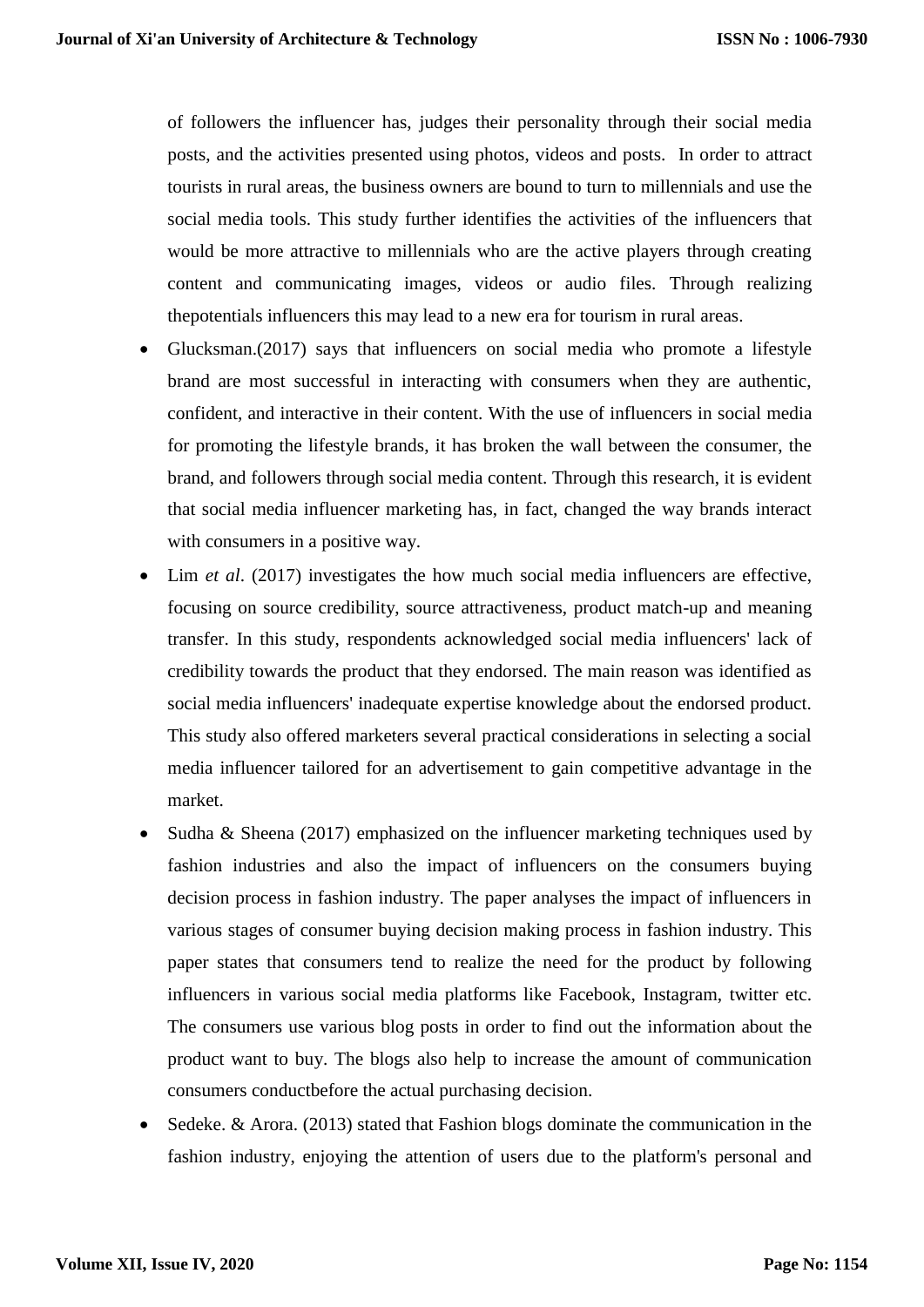interactive approach versus the standardized treatment through mainstream media. This paper throws light upon some of the most effective blogs and bloggers, delving into who they are, what kinds of strategies do they employ to attract a wide audience and what are the range of characteristics that make an effective blog. The aim of this study is to understand the new cultural realm of influencer marketing, especially in three avenues: identity of bloggers, the culture of space of their blogs, and their actual and potential use as a way of fashion marketing and brand management.

- $\bullet$  Booth. & Matic. (2011) says that in the world of social media, practitioners are finding new ways to communicate with their target audiences. This new marketing channel let them engage with influencers one on one. With the rapid growth of bloggers and their increasing power as influencers for media and consumers alike, analysing and evaluating the most influential one will be a vital part of any social media campaign. This paper identifies the "newsomebodies" who are the influencers creating a higher level of brand awareness for companies.
- Schiffman &Kanuk. (2010) mentioned that the consumer made the purchase decision is influenced by several measurements, namely (1) the measurement of culture,has the most influence and is the most extensive in the behaviour of consumers so that marketers can understand the influence of culture, sub-culture, and social class of consumers; (2) social measurement is needed to be considered when designing a marketing strategy because these factors can affect consumer responses; (3) personal measurements, which consist of the age and stage of life cycle, occupation, economic situation, lifestyle, personality, and self-concept affects the consumer on what is purchased; and (4) psychological measurement, include motivation, perception, learning and beliefs and attitudes also influence the selection of consumer purchases.
- Gillin (2008) states that the "new influencers" are beginning to tear at the fabric of marketing as it has existed for 100 years, eventually giving rise to a new style of marketing that is characterized by conversation and community. Social media is rapidly becoming a core channel for disseminating information. This study says that social media are changing the way the consumers think about media and influence, but even as more companies adopt social media, they are still struggling to find effective metrics for deciding who are the most influential players.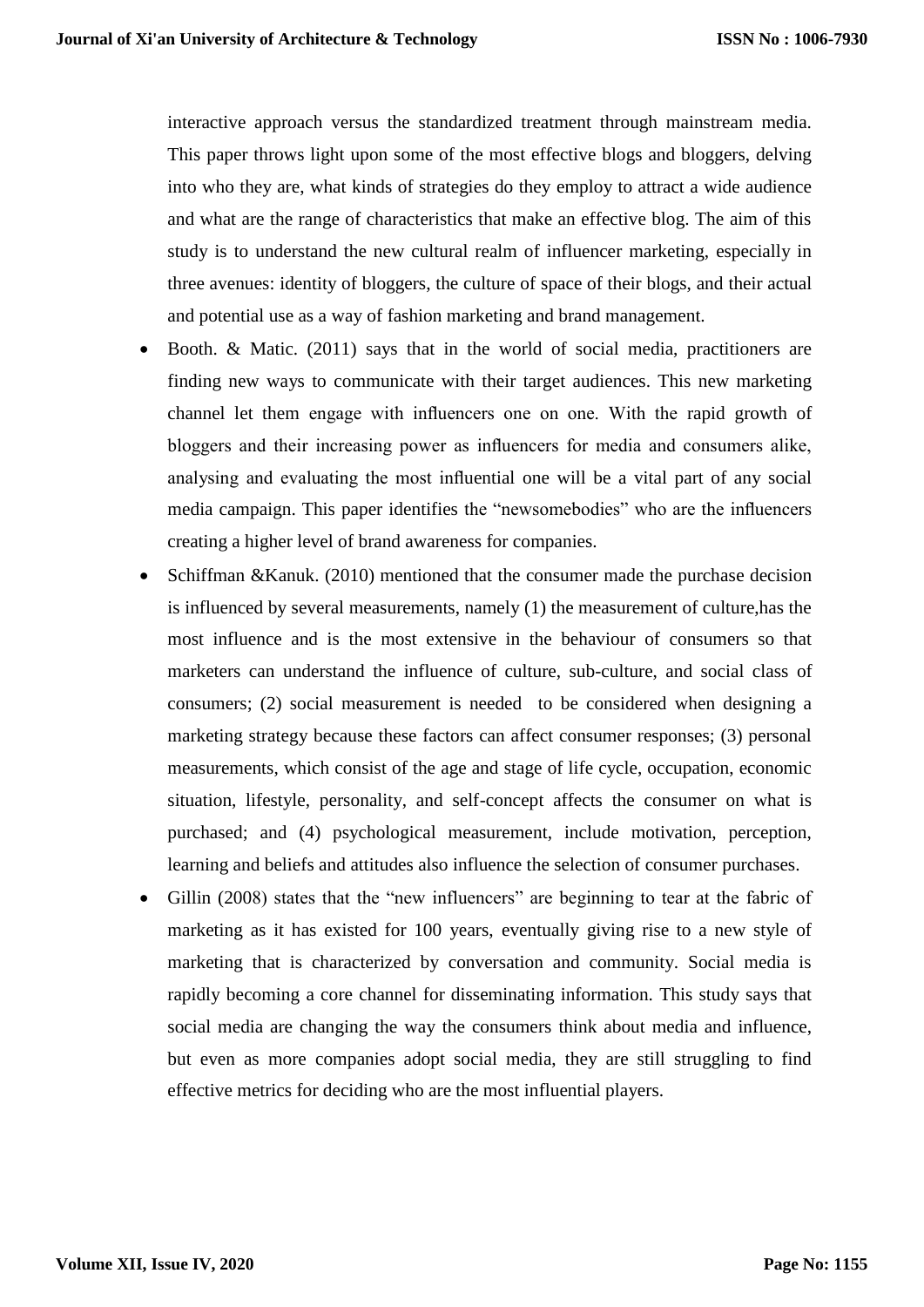## **Research Gap**

A comprehensive review of most relevant past research paper about fashion industry and influencers on consumer behaviour has been done. It is found that there exists certain gap in the research area. Firstly, very few researches have been conducted on the impact of the influencers in fashion industry targeting the millennials. Secondly, there is a lack of research conducted on how the influencer marketing is impacting the millennials with special reference to Fashion industry in the city of Kolkata.

## **3. Aims and Objectives**

Owing to the research gap in this area, the broad objective of the research is to find the impact of influencer marketing on millennials.

The study is carried out with the following objectives:

- To identify the impact of demographics on millennial's buying behaviour due to influencer marketing in fashion industry.
- To identify the relationship between millennial's perception and behaviour towards influencer marketing in fashion industry.
- To identify different factors contributing towards creation of prospective customers in fashion industry through influencer marketing

#### **Scope of the study**

This study attempted to gain knowledge about influencer marketing and its impact on millennials with special reference to fashion industry. Therefore, millennial's attitude, perception towards influencer marketing, willingness to pay for a particular product endorsed by the influencers and intention to buy them will be the main agenda of this study.

### **4. Research Methodology**

The present study aimed to find the impact of influencer marketing on millennials with special reference to Fashion Industry. Therefore, the research "Influencer Marketing and its impact on millennials: A study on Fashion Industry" is based on an exploratory study with the purpose of gaining an in-depth understanding of what factors that effects the millennials to follow the social media influencers. The research design adopted for the present study is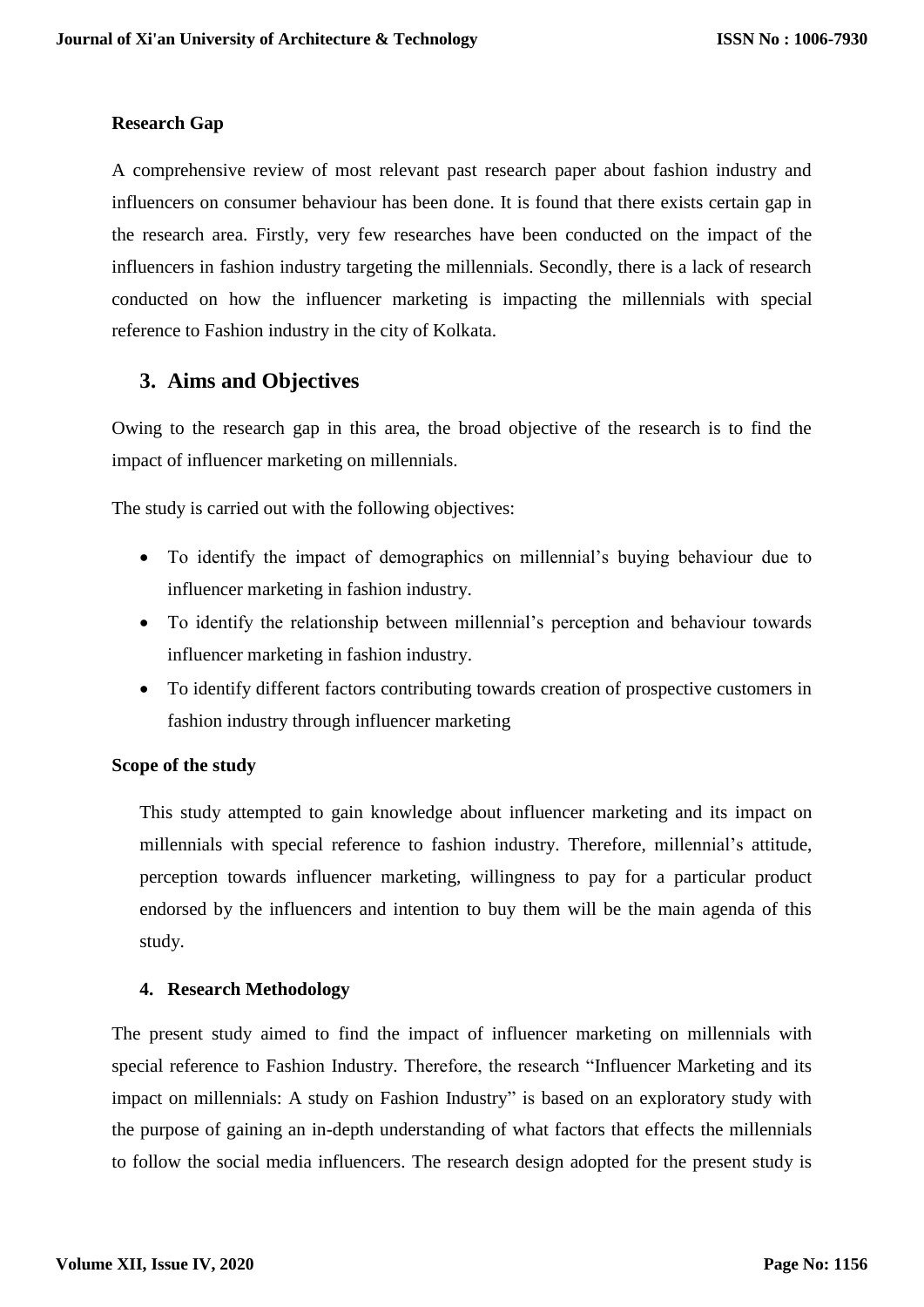Exploratory and Descriptive. Data collection is done with the help of structured questionnaire.

### **Area Under the Study**

The study was carried out in the city of Kolkata. Different parts of Kolkata were targeted to collect the data for further analysis.

#### **Data Collection method**

The data collection procedure followed in this study was both online as well as offline. Primary data is collected through the use of structured questionnaire which was distributed through mails as well as in person. Secondary data was collected from various research papers, journals, articles and websites.

#### **Sample size**

Structured questionnaire was distributed among 143 respondents at different parts of the city of Kolkata, out of which only 120 respondents were considered for the actual research as the rest 23 respondents were eliminated due to incomplete responses.

#### **Sampling Technique**

The sampling technique used in this study is judgemental and snowball sampling technique.

#### **Statistical Tools used for Analysis**

Various statistical tools have been used in this research to analyse the data and meet the desired objectives. The analytical techniques were employed using statistical package for social sciences (SPSS) version 20. and MS Excel. Different statistical tools like Correlation, Regression Analysis, T- test, and Principal Component Analysis have been used for meeting the desired objectives.

#### **Research Hypothesis**

On the basis of conceptual framework of research model and previous literature hypothetical relationship between various constructs were established.

**H<sup>0</sup>**1: There is no significant impact of demographics on millennial's buying behaviour due to influencer marketing in fashion industry.

**H02:** There is no significant relationship between millennial's perception and behaviour towards influencer marketing in fashion industry.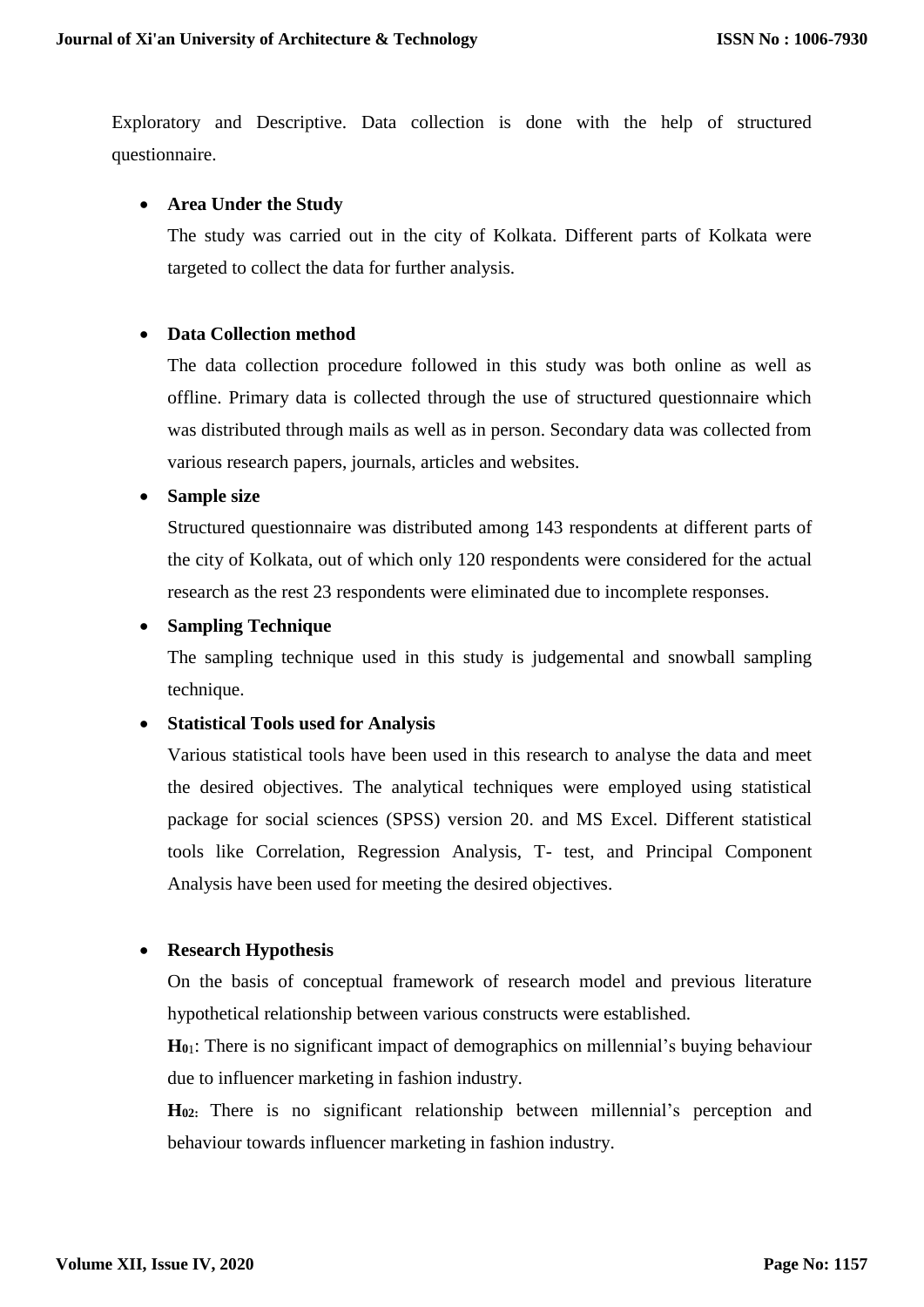## **5. Analysis and Interpretation:**

## **5.1 One-way Anova test is conducted in order to decide if the demography has an impact on the buying behavior of the millennials**

In this part we are concerned about whether there is an impact of demographics on millennial's buying behavior due to influencer marketing in fashion industry. For this purpose, Anova test has been conducted using MS Excel.

**Hypothesis 1:** To identify significant impact of demographics on millennial's buying behavior.

**H<sup>0</sup>**: There is no significant impact of demographics on millennial's buying behaviour due to influencer marketing in fashion industry.

**H1:**There is a significant impact of demographicson millennial's buying behaviour due to influencer marketing in fashion industry.

The results calculated using Data Analysis Tool Pak of MS. Excel is depicted in the following table:

*Table 1: Calculation of impact of demographics on millennial's buying behaviour due to influencer marketing in fashion industry*

| SS       | of<br>Degree | <b>MS</b> | F-statistic | P- value | critical<br>F |
|----------|--------------|-----------|-------------|----------|---------------|
|          |              |           |             |          | value         |
| 927.2574 | 8            | 115.9072  | 267.7714    | 1.7E-254 | 1.947033      |
|          |              |           |             |          |               |
| 448.5167 | 1071         | 0.418783  |             |          |               |
|          |              |           |             |          |               |
| 1375.774 | 1079         |           |             |          |               |
|          |              | Freedom   |             |          |               |

**Interpretation**: The above table shows the calculated results that the F- statistic value is 267.7714 which is greater than the critical value of 1.947033, which indicates that the null hypothesis  $(H_0)$  gets rejected at 5% level of significance. Also, the P-value is less than 0.05, which indicates that the null hypothesis  $(H<sub>0</sub>)$  gets rejected at 5% level of significance. This indicates that there is a significant impact of on millennial's buying behaviour due to influencer marketing in fashion industry.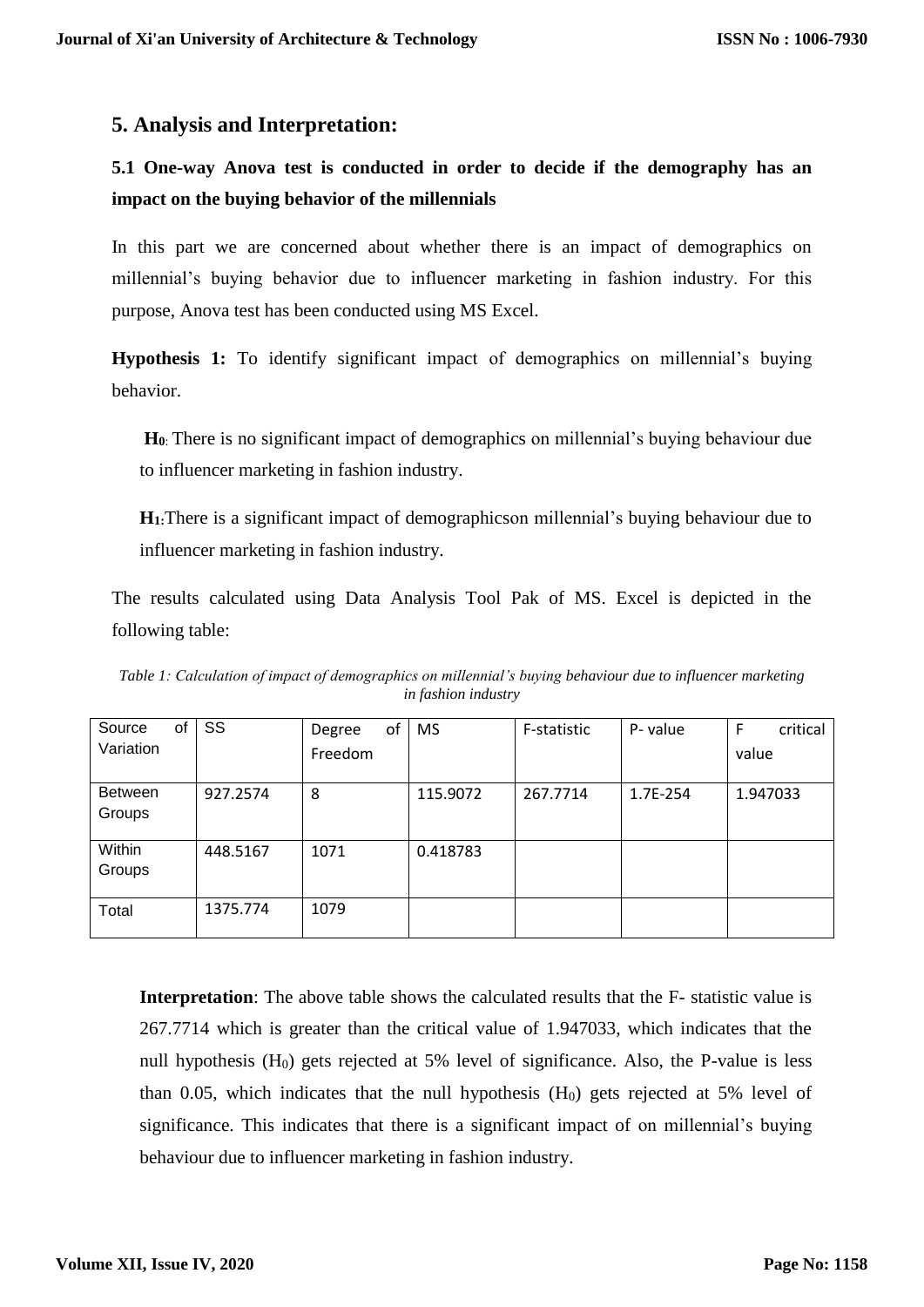**5.2 Relationship Analysis of millennial's perception and behaviour towards influencer marketing in fashion industry**.

**5.2.1 Correlation to find the association between millennial's perception and behaviour towards influencer marketing in fashion industry**.

Here we are concerned about whether there is an association between millennial's perception and behaviour towards influencer marketing in fashion industry. For this purpose, correlation test has been conducted using SPSS software.

**Hypothesis 2:** To identify thesignificant relationship between millennial's perception and behaviour towards influencer marketing in fashion industry.

**H<sup>0</sup>**: There is no significant relationship between millennial's perception and behaviour towards influencer marketing in fashion industry.

**H1:**There is a significant relationship between millennial's perception and behaviourtowards influencer marketing in fashion industry.

The results calculated using SPSS software is depicted in the following table:

| Table 2: Calculation of correlation to check the association between millennial's perception and behaviour |  |
|------------------------------------------------------------------------------------------------------------|--|
| towards influencer marketing in fashion industry                                                           |  |

| <b>Correlation</b>              |                           |                        |                               |                                                                 |                                      |
|---------------------------------|---------------------------|------------------------|-------------------------------|-----------------------------------------------------------------|--------------------------------------|
|                                 |                           |                        |                               |                                                                 |                                      |
|                                 |                           |                        |                               |                                                                 |                                      |
|                                 |                           | Peer reviews<br>are    | Influencers<br>will<br>not    | If I find out that my favourite<br>influencer had been paid for | How<br>many<br>purchases<br>have     |
|                                 |                           | trustworthy<br>than    | purposefully<br>endorse<br>a  | their endorsement, it would<br>not negatively impact my         | you made in the<br>previous year due |
|                                 |                           | company-<br>controlled | that<br>brand<br>harm<br>will | of<br>perception<br>their<br>credibility.                       | online<br>to<br>recommendation       |
|                                 |                           | reviews                | me                            |                                                                 | from an influencer                   |
| Peer reviews<br>are             | Pearson<br>Correlation    | 1                      | $.336**$                      | $.387**$                                                        | $.192*$                              |
| trustworthy<br>than<br>company- | $(2 -$<br>Sig.<br>tailed) |                        | .000                          | .000                                                            | .035                                 |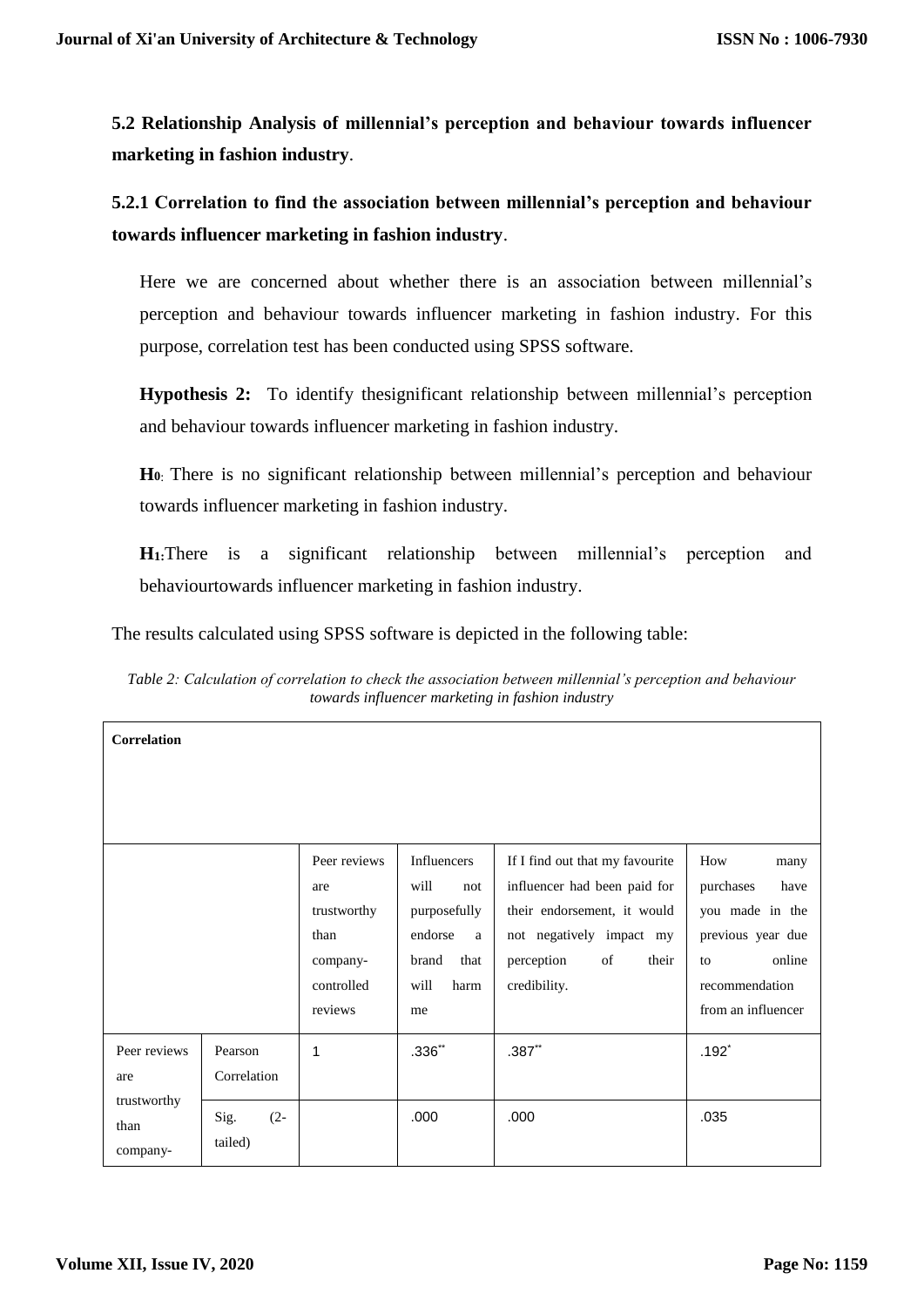| controlled<br>reviews | N                                                            | 120                                                         | 120 | 120 | 120 |  |  |  |  |
|-----------------------|--------------------------------------------------------------|-------------------------------------------------------------|-----|-----|-----|--|--|--|--|
|                       | **. Correlation is significant at the 0.01 level (2-tailed). |                                                             |     |     |     |  |  |  |  |
|                       |                                                              | *. Correlation is significant at the 0.05 level (2-tailed). |     |     |     |  |  |  |  |

**Interpretation:**The above table and the calculated results show that the association betweenpeer reviews are trustworthy than company-controlled reviews and number of purchases made in the previous year due to online recommendation from an influencer is 19.2%, which is positively correlated, i.e., the variables tend to increase together, but the magnitude of correlation is weak, i.e., ( $r \le 0.3$ ), and thus it is significant at 5% level. Similarly, the association between influencers will not purposefully endorse a brand that will harm me, and peer reviews are trustworthy than company-controlled reviews and number of purchases made in the previous year due to online recommendation from an influencer is 33.6% which is positively correlated, i.e., the variables tend to increase together, but the magnitude of correlation is moderate i.e.,( $0.3 \le r \le 0.7$ ) and thus it is significant at 1 % level. The association between if 'I find out that my favourite influencer had been paid for their endorsement, it would not negatively impact my perception of their credibility' and peer reviews are trustworthy than company-controlled reviews and number of purchases made in the previous year due to online recommendation from an influencer is 38.7% which is positively correlated, i.e., the variables tend to increase together, but the magnitude of correlation is weak, i.e.,( $0.3 \le r \le 0.7$ ) and it is significant at 1% level.

So there exists a positive correlation between millennial's perception and behaviour towards influencer marketing in fashion industry. Thus, for the purpose of hypothesis testing, Regression analysis has been done.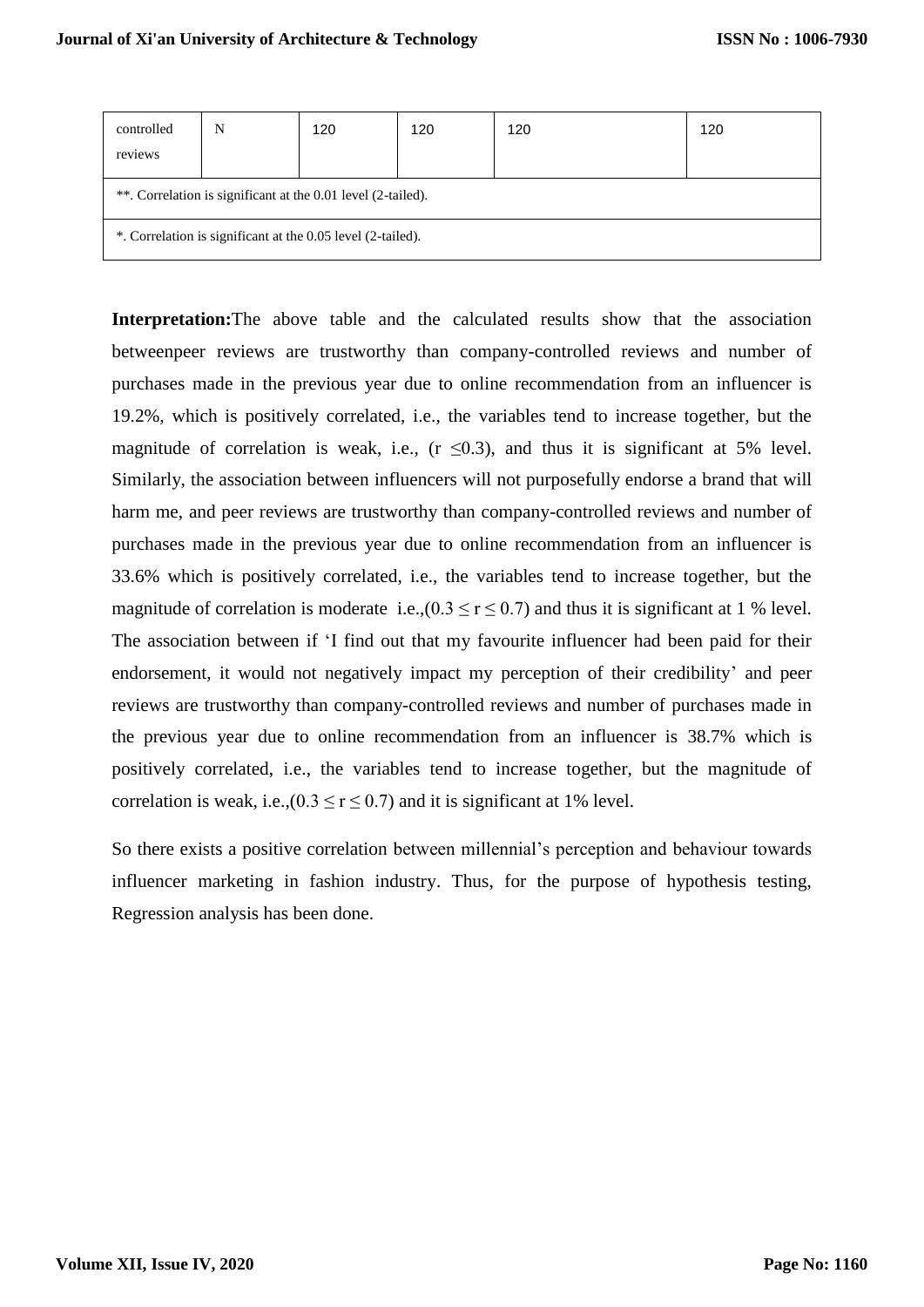## **5.2.2Regression Analysis to find the association between millennial's perception and behaviour towards influencer marketing in fashion industry**

The result calculated using SPSS software is depicted in the following table;

| <b>Model Summary</b>                                                                        |                   |          |                    |   |                               |  |  |  |
|---------------------------------------------------------------------------------------------|-------------------|----------|--------------------|---|-------------------------------|--|--|--|
| Model                                                                                       | R                 | R Square | Adjusted<br>Square | R | Std. Error of<br>the Estimate |  |  |  |
|                                                                                             | .192 <sup>a</sup> | .037     | .029               |   | .650                          |  |  |  |
| a. Predictors: (Constant), Peer reviews are trustworthy than company-<br>controlled reviews |                   |          |                    |   |                               |  |  |  |

*Table 3: The model summary of the regression analysis:*

|  |  | Table 4: Calculation of Anova to report how well regression analysis fits the data |
|--|--|------------------------------------------------------------------------------------|
|  |  |                                                                                    |

| <b>ANOVA</b> |                                                                                     |                                                                                         |        |        |           |                   |  |
|--------------|-------------------------------------------------------------------------------------|-----------------------------------------------------------------------------------------|--------|--------|-----------|-------------------|--|
|              |                                                                                     |                                                                                         |        |        |           |                   |  |
| Model        |                                                                                     | Sum<br>of                                                                               | Degree | Mean   | F-        | Sig.              |  |
|              |                                                                                     | Squares                                                                                 | οf     | Square | statistic |                   |  |
|              |                                                                                     |                                                                                         | Freedo |        |           |                   |  |
|              |                                                                                     |                                                                                         | m      |        |           |                   |  |
| 1            | Regression                                                                          | 1.915                                                                                   | 1      | 1.915  | 4.539     | .035 <sup>b</sup> |  |
|              | Residual                                                                            | 49.785                                                                                  | 118    | .422   |           |                   |  |
|              | Total                                                                               | 51.700                                                                                  | 119    |        |           |                   |  |
|              | a. Dependent Variable: How many purchases have you made in the previous year due to |                                                                                         |        |        |           |                   |  |
|              |                                                                                     | online recommendation from an influencer?                                               |        |        |           |                   |  |
|              |                                                                                     | b. Predictors: (Constant), Peer reviews are trustworthy than company-controlled reviews |        |        |           |                   |  |

Interpretation: The above table and the calculated results indicates that the statistical significance of the regression model that was run. Here,  $p < 0.05$ , i.e., 0.035, this means the model is statistically significant. This indicates that the null hypothesis  $(H<sub>0</sub>)$  gets rejected at 5% level of significance.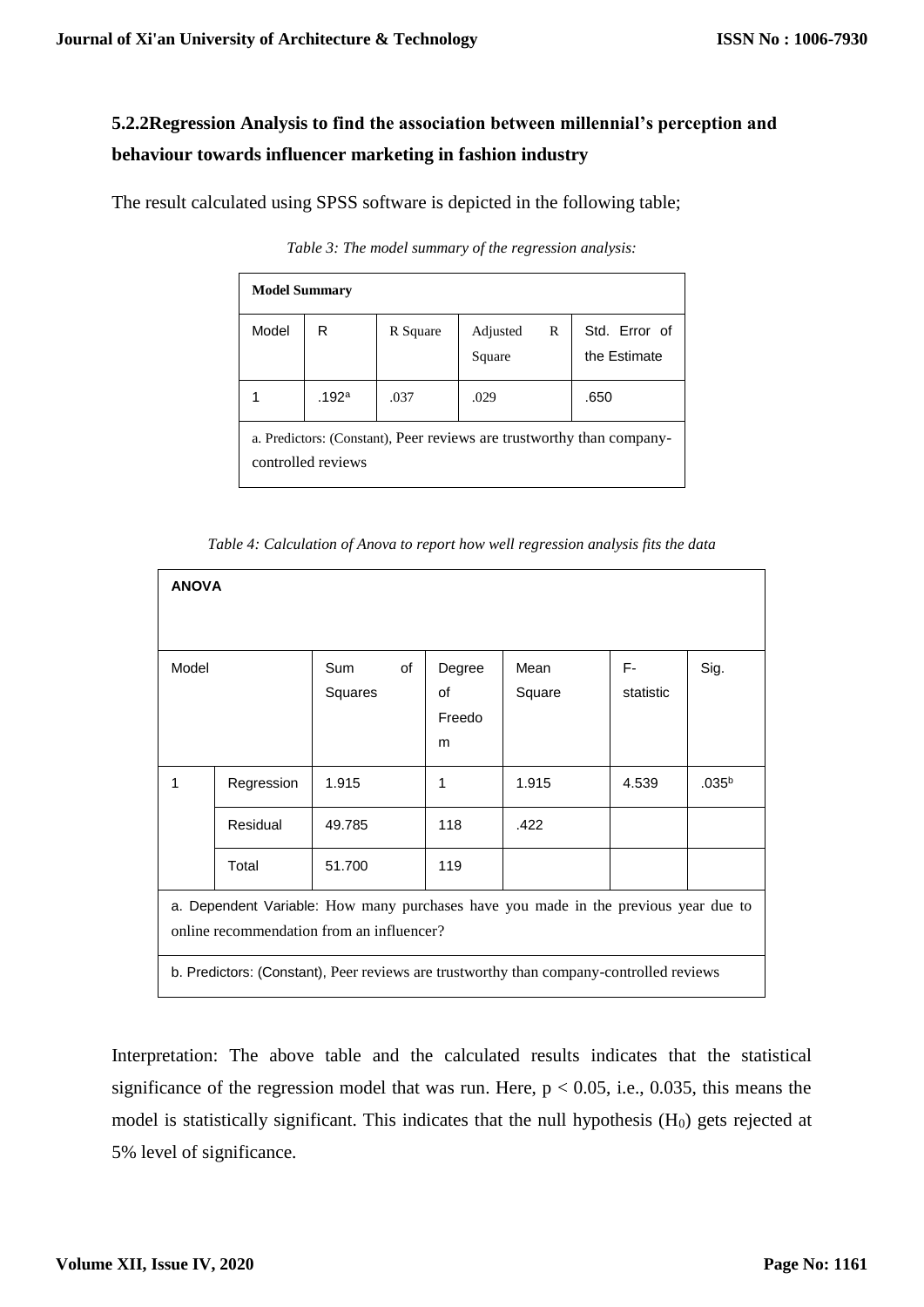## **5.2.3 T- testto find the association between millennial's perception and behaviour towards influencer marketing in fashion industry.**

The result calculated using SPSS software is depicted in the following table:

| <b>One-Sample Test</b>                                                                                                                                                  |               |                   |                 |  |  |
|-------------------------------------------------------------------------------------------------------------------------------------------------------------------------|---------------|-------------------|-----------------|--|--|
| Test Value = $0$                                                                                                                                                        |               |                   |                 |  |  |
|                                                                                                                                                                         | t- statistics | Degree of Freedom | Sig. (2-tailed) |  |  |
| How many purchases<br>have you made in the<br>previous year due to<br>online<br>recommendation from<br>an influencer                                                    | 32.408        | 119               | .000            |  |  |
| reviews<br>Peer<br>are<br>trustworthy<br>than<br>company-controlled<br>reviews                                                                                          | 47.978        | 119               | .000            |  |  |
| Influencers will not<br>purposefully endorse a<br>brand that will harm<br>me                                                                                            | 34.299        | 119               | .000            |  |  |
| If I find out that my<br>favourite<br>influencer<br>had been paid for their<br>endorsement, it would<br>not negatively impact<br>my perception of their<br>credibility. | 33.368        | 119               | .000            |  |  |

*Table 5: Calculation of T-test for testing the hypothesis*

**Interpretation**: In the above table, the T-test have been used to find the association between different variables which focuses on millennial's perception and buying behaviour towards influencer marketing in fashion industry. It is found that there is significant relationship between the dependent variable, i.e., how many purchases have you made in the previous year due to online recommendation from an influencer and the independent variables, i.e.,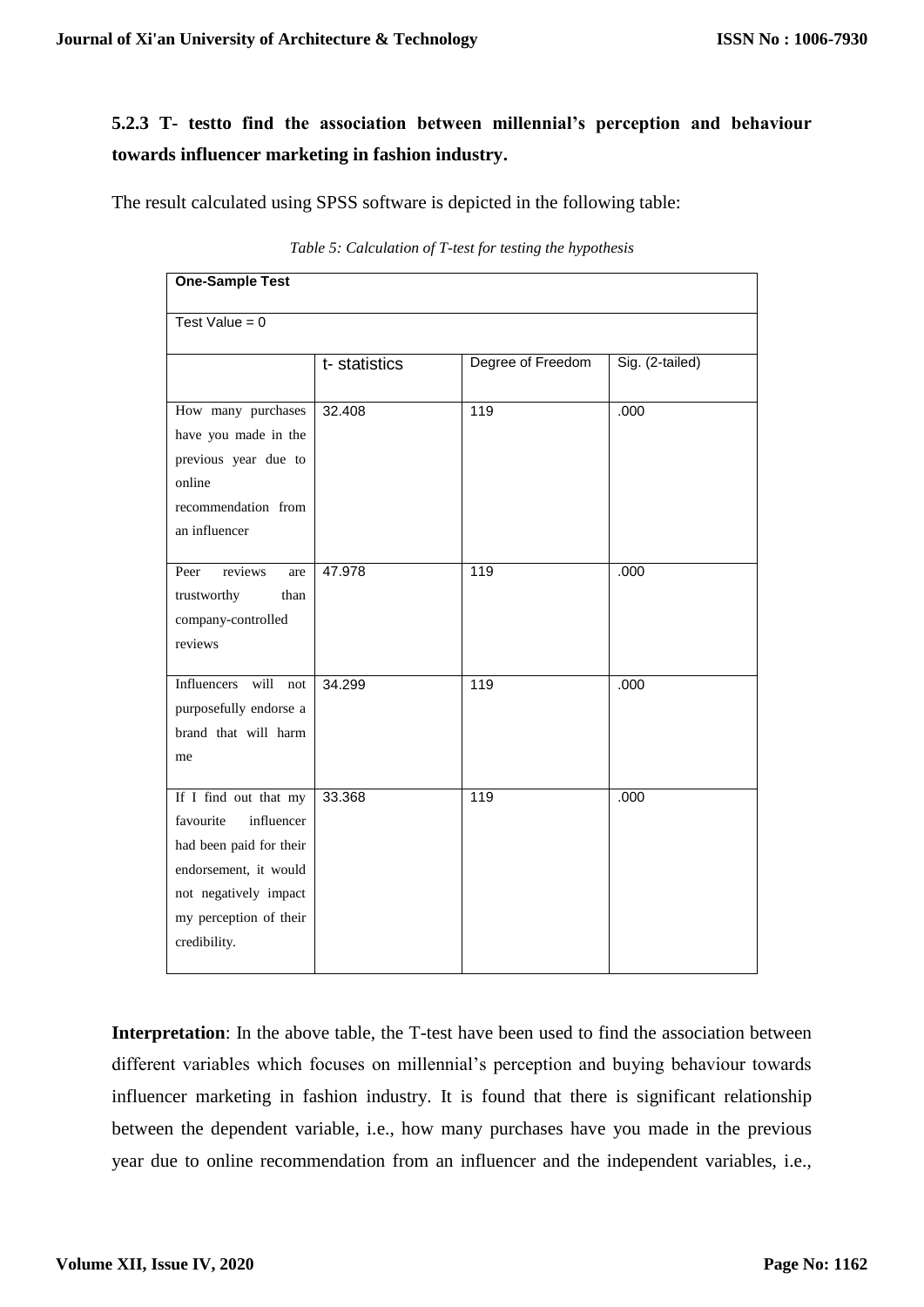peer reviews are trustworthy than company-controlled reviews, influencers will not purposefully endorse a brand that will harm me, and if I find out that my favourite influencer had been paid for their endorsement, it would not negatively impact my perception of their credibility. All the variables are significant at 1% level.

## **5.3 Factors contributing towards creation of prospective customers in fashion industry through influencer marketing.**



*Figure 1: Different factors contributing towards creation of prospective customers in fashion industry through Influencer Marketing*

The above graph shows the different factors which affect the respondents to follow the influencers on social media and eventually creation of prospective customers in the fashion industry. For the purpose of the analysis, the average of the factors are done, and it is found that the respondents follow the influencers mostly because they discover new products available in the market, followed by their style. The respondents also consider the recommendation of the influencers which is again another factor which contributes towards the creation of prospective customers in the fashion industry. It is also found that the respondents can relate themselves with the influencers thus they follow the influencers. And many respondents also built a trust towards the influencers that they are going to give the honest review and feedback about a product. The factor which has least effect on the respondents is that they aspire to be like the influencers.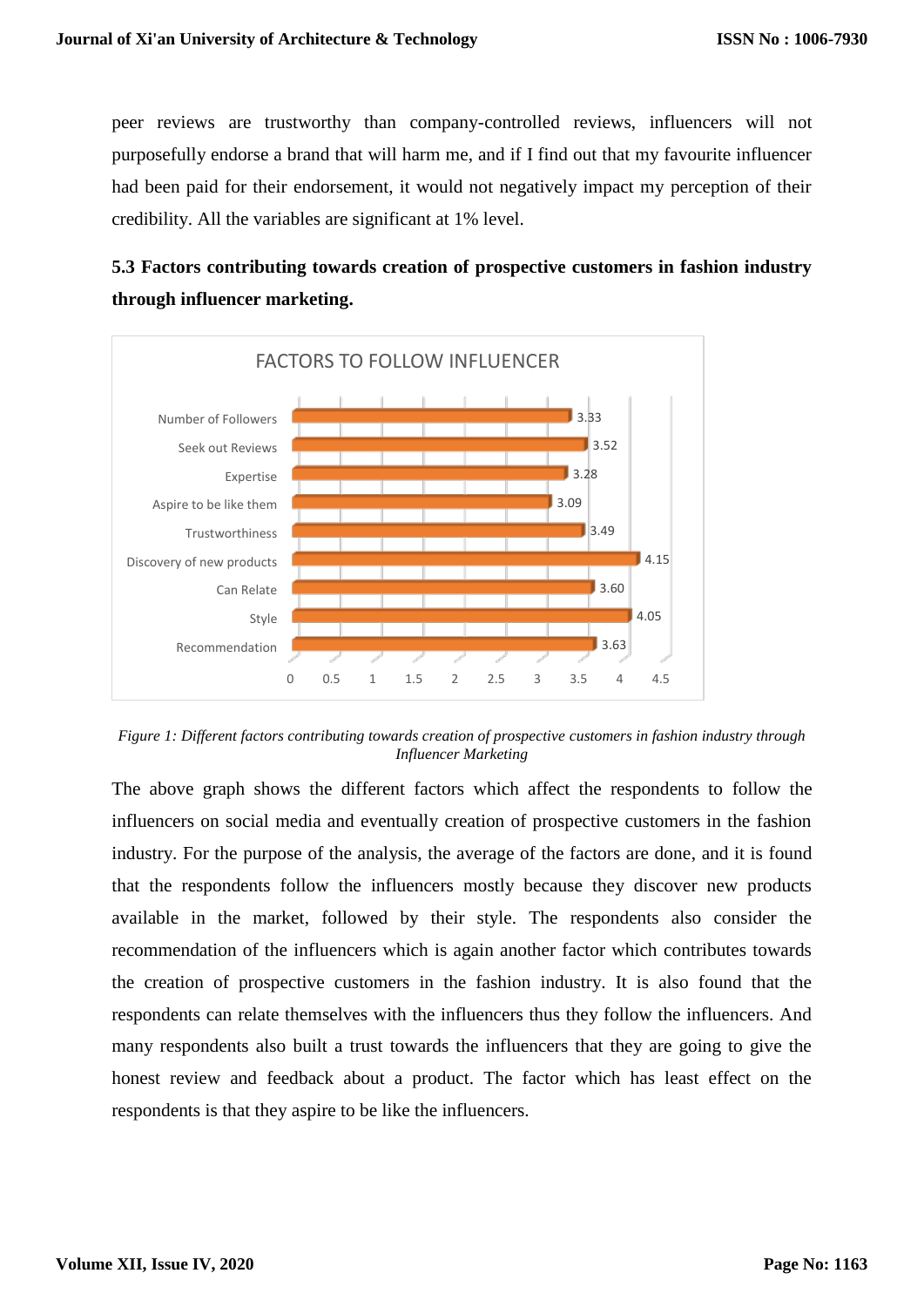**5.3.1 Factor Analysis using Principal Component Analysis to identify different factors contributing towards creation of prospective customers in fashion industry through influencer marketing.** 

Before analysing the factors, the reliability of the variables aretested through the use of Cronbach Alpha. Cronbach's alpha is the most common measure of internal consistency ("reliability").

The result of the test is depicted in the following table:

*Table 6: Reliability Statistics table that provides the actual value for Cronbach's alpha:*

| <b>Reliability Statistics</b> |             |  |  |  |  |
|-------------------------------|-------------|--|--|--|--|
| Cronbach's                    | No of Items |  |  |  |  |
| Alpha                         |             |  |  |  |  |
|                               |             |  |  |  |  |

The Cronbach Alpha is .887, which depicts high level of internal consistency of the factors.Cronbach's alpha simply provides with an overall reliability coefficient for a set of variables.

Now, KMO and Bartlett's Test have been applied.

Kaiser-Meyer-Olkin (**KMO**) Test is a measure of how suited the data is for Factor Analysis. The test measures sampling adequacy for each variable in the model and for the complete model. The statistic is a measure of the proportion of variance among variables that might be common variance.

| <b>KMO and Bartlett's Test</b>                           |      |    |                    |         |  |  |  |
|----------------------------------------------------------|------|----|--------------------|---------|--|--|--|
| .817<br>Kaiser-Meyer-Olkin Measure of Sampling Adequacy. |      |    |                    |         |  |  |  |
| Bartlett's                                               | Test | οf | Approx. Chi-Square | 411.987 |  |  |  |
| Sphericity                                               |      |    | Degree of Freedom  | 36      |  |  |  |
|                                                          |      |    | Sig.               | .000    |  |  |  |

*Table 7: Calculation of Kaiser- Mayer- Olkin(KMO) and Bartlett's test*

**Interpretation:**In the above table, two tests have been shown that indicate the suitability of the data for structure detection. The above table shows high values i.e., 0.817 (close to 1.0)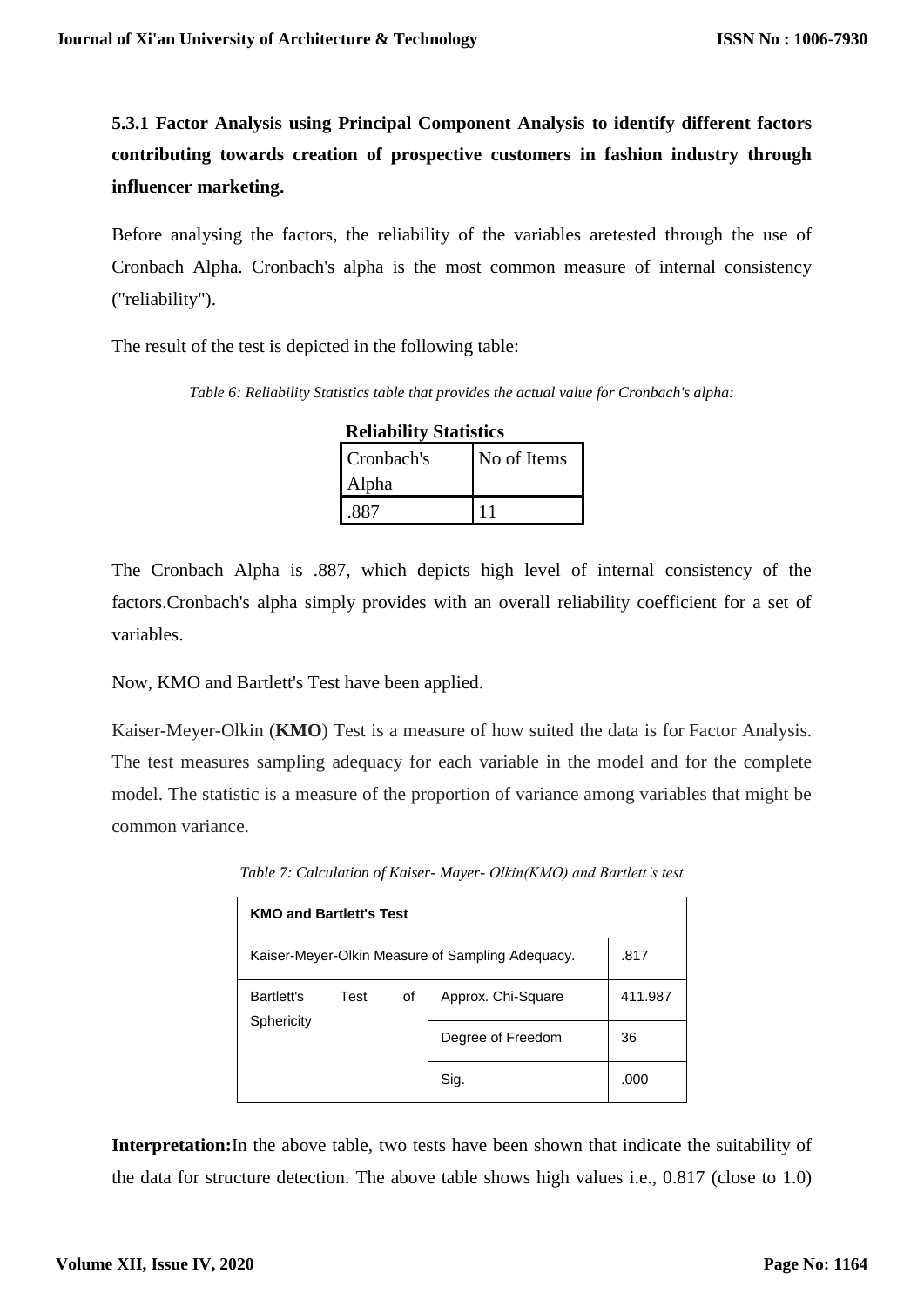indicate that a factor analysis is useful with the data. If the value would have been less than 0.50, the results of the factor analysis probably won't be very useful. Approx. Chi-Square value is 411.987 which implies that there is a strong association among the variables.

Bartlett's test of sphericity tests the hypothesis that the correlation matrix is an identity matrix, which indicates that the variables are unrelated and therefore unsuitable for structure detection. The above chart shows the sig. 0.00 which is less than 0.05of the significance level, thus it indicate that a factor analysis will yield useful results.

Now, we are concerned about the identification of the different factors contributing towards creation of prospective customers in fashion industry through influencer marketing. For this purpose, factor analysis has been conducted using the Principal Component Analysis in SPSS software.

The results for the factor analysis using Principal component analysis are depicted in the tables below:

| <b>Communalities</b>                                                      |         |            |  |  |  |  |  |
|---------------------------------------------------------------------------|---------|------------|--|--|--|--|--|
|                                                                           | Initial | Extraction |  |  |  |  |  |
| Their recommendation                                                      | 1.000   | .451       |  |  |  |  |  |
| Their style                                                               | 1.000   | .714       |  |  |  |  |  |
| I can relate to them                                                      | 1.000   | .576       |  |  |  |  |  |
| Discovery of new products                                                 | 1.000   | .730       |  |  |  |  |  |
| Trustworthiness                                                           | 1.000   | .609       |  |  |  |  |  |
| I aspire to be like them                                                  | 1.000   | .712       |  |  |  |  |  |
| They are an expert                                                        | 1.000   | .636       |  |  |  |  |  |
| I seek out their reviews before<br>purchase<br>of<br>clothing/accessories | 1.000   | .474       |  |  |  |  |  |
| Their number of followers                                                 | 1.000   | .447       |  |  |  |  |  |
| Extraction method: principal component analysis.                          |         |            |  |  |  |  |  |

*Table 7: Communalities*

The table of communalities shows how much of the variances (i.e., the communalities value which should be more than 0.5 to be considered for further analysis. Else these variables are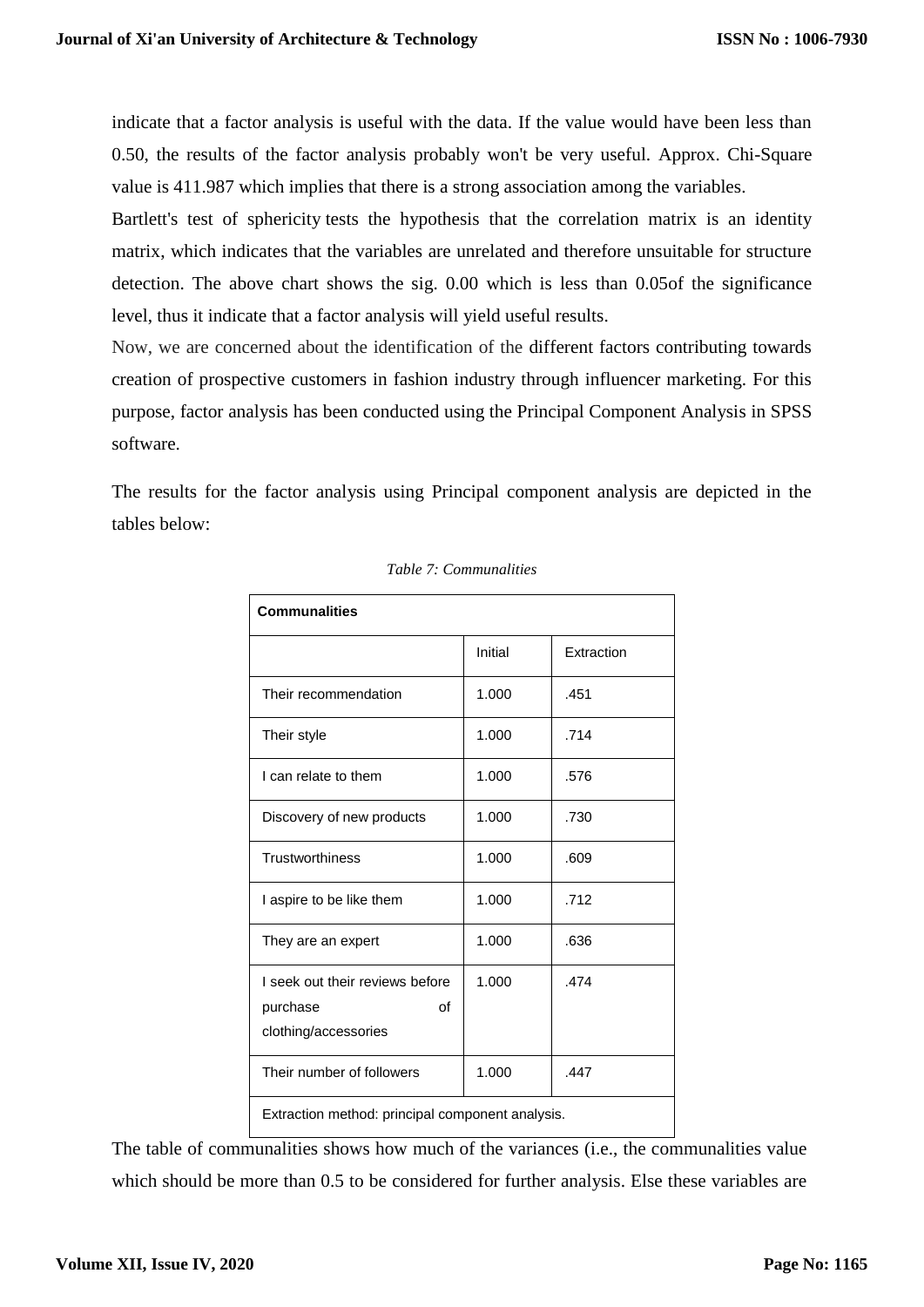to be removed from further steps of factor analysis) in the variables has been accounted for by the extracted factors.

| Compon<br>ent    | Initial Eigenvalues  |                         |                  |           | Extraction Sums of Squared<br>Loadings |                  |                        | Rotation Sums of Squared<br>Loadings |                  |  |
|------------------|----------------------|-------------------------|------------------|-----------|----------------------------------------|------------------|------------------------|--------------------------------------|------------------|--|
|                  | Tota<br>I            | of<br>%<br>Varian<br>ce | Cumulati<br>ve % | Tota<br>I | %<br>of<br>Varian<br>ce                | Cumulati<br>ve % | Tota<br>$\overline{1}$ | %<br>of<br>Varian<br>ce              | Cumulati<br>ve % |  |
| $\mathbf{1}$     | 4.28<br>9            | 47.657                  | 47.657           | 4.28<br>9 | 47.657                                 | 47.657           | 3.33<br>$\pmb{0}$      | 36.996                               | 36.996           |  |
| $\overline{c}$   | 1.06<br>$\mathbf{1}$ | 11.785                  | 59.443           | 1.06<br>1 | 11.785                                 | 59.443           | 2.02<br>$\pmb{0}$      | 22.447                               | 59.443           |  |
| $\mathfrak{Z}$   | .898                 | 9.979                   | 69.422           |           |                                        |                  |                        |                                      |                  |  |
| $\overline{4}$   | .681                 | 7.570                   | 76.993           |           |                                        |                  |                        |                                      |                  |  |
| 5                | .573                 | 6.366                   | 83.359           |           |                                        |                  |                        |                                      |                  |  |
| $\,6$            | .490                 | 5.442                   | 88.800           |           |                                        |                  |                        |                                      |                  |  |
| $\overline{7}$   | .411                 | 4.566                   | 93.366           |           |                                        |                  |                        |                                      |                  |  |
| 8                | .344                 | 3.819                   | 97.185           |           |                                        |                  |                        |                                      |                  |  |
| $\boldsymbol{9}$ | .253                 | 2.815                   | 100.000          |           |                                        |                  |                        |                                      |                  |  |

|  |  |  |  |  | Table 8: The total variance explained |
|--|--|--|--|--|---------------------------------------|
|--|--|--|--|--|---------------------------------------|

In the above table the Eigen Value reflects the number of extracted factors whose sum should be equal to number of items which are subjected to factor analysis. The next item shows all the factors extractable from the analysis along with the Eigen Value. The Eigen Value table has been divided into two sub-sections, i.e. Initial Eigen Value and Extracted Sums of Squared Loadings. For analysis and interpretation purpose only Extracted Sums of Squared Loadings are being considered.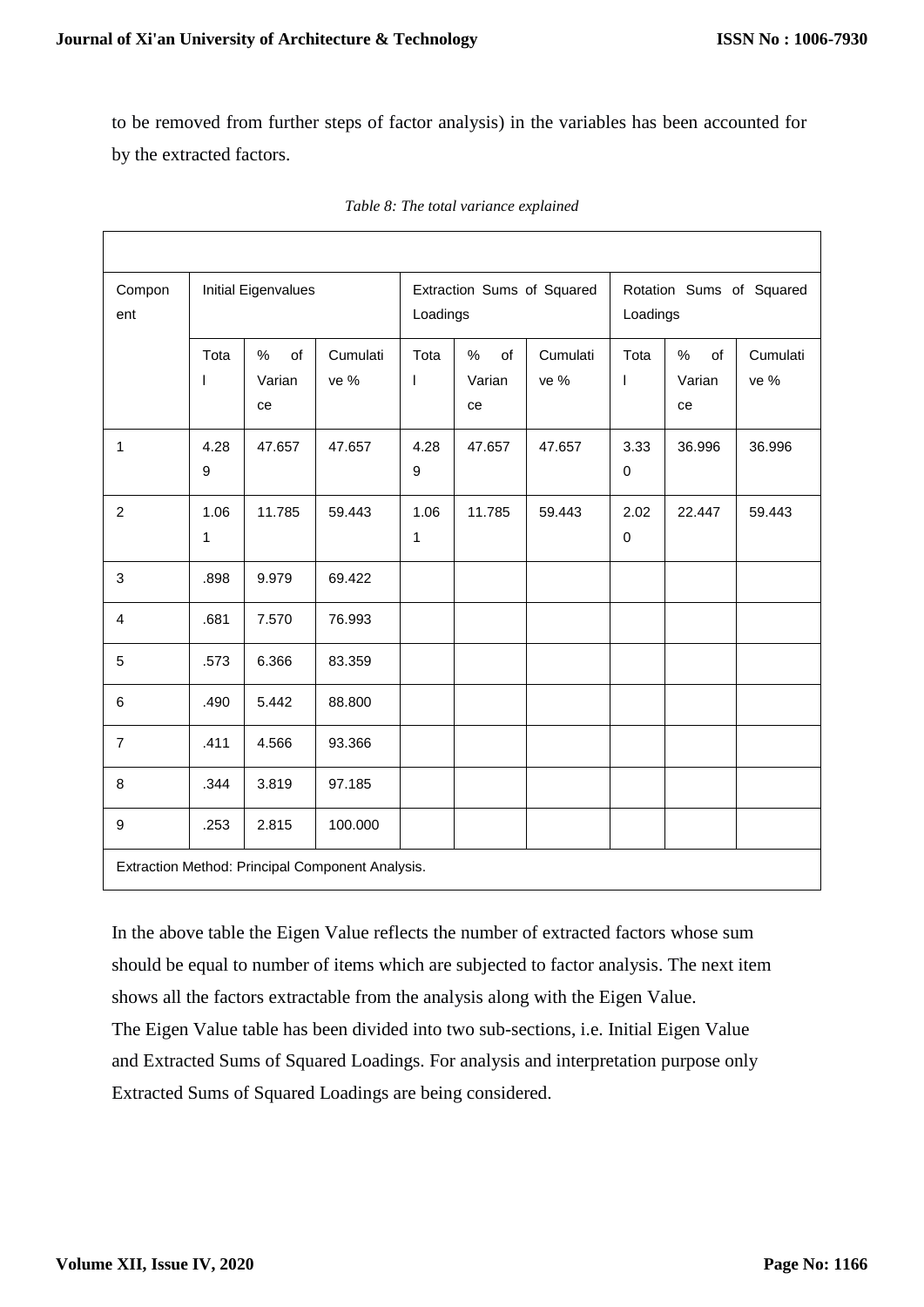|                                                                     | Component    |      |  |  |  |
|---------------------------------------------------------------------|--------------|------|--|--|--|
|                                                                     | $\mathbf{1}$ | 2    |  |  |  |
| Their recommendation                                                | .563         | .366 |  |  |  |
| Their style                                                         | .155         | .831 |  |  |  |
| I can relate to them                                                | .704         | .283 |  |  |  |
| Discovery of new products                                           | .198         | .831 |  |  |  |
| <b>Trustworthiness</b>                                              | .755         | .197 |  |  |  |
| I aspire to be like them                                            | .836         | .117 |  |  |  |
| They are an expert                                                  | .786         | .137 |  |  |  |
| I seek out their reviews before purchase of<br>clothing/accessories | .603         | .332 |  |  |  |
| Their number of followers                                           | .451         | .494 |  |  |  |
| Extraction method: principal component analysis.                    |              |      |  |  |  |
| rotation method: varimax with kaiser normalization.                 |              |      |  |  |  |
| A. Rotation converged in 3 iterations.                              |              |      |  |  |  |

#### *Table 9: Rotated Component Matrix*

The above table denotes the correlation between the sub-factors and the components. A positive figure denotes a positive correlation between the sub-factor and the respective component. The researcher shall only consider sub-factors with correlation value more than 0.05 for each respective component.

Now we take the factors whose Eigen value  $> 1$ .

So, we get two factors which have Eigen value  $> 1$ , they are;

- Their recommendation
- Their style

Now we rename factors as:

• Influencer's review and recommendation, and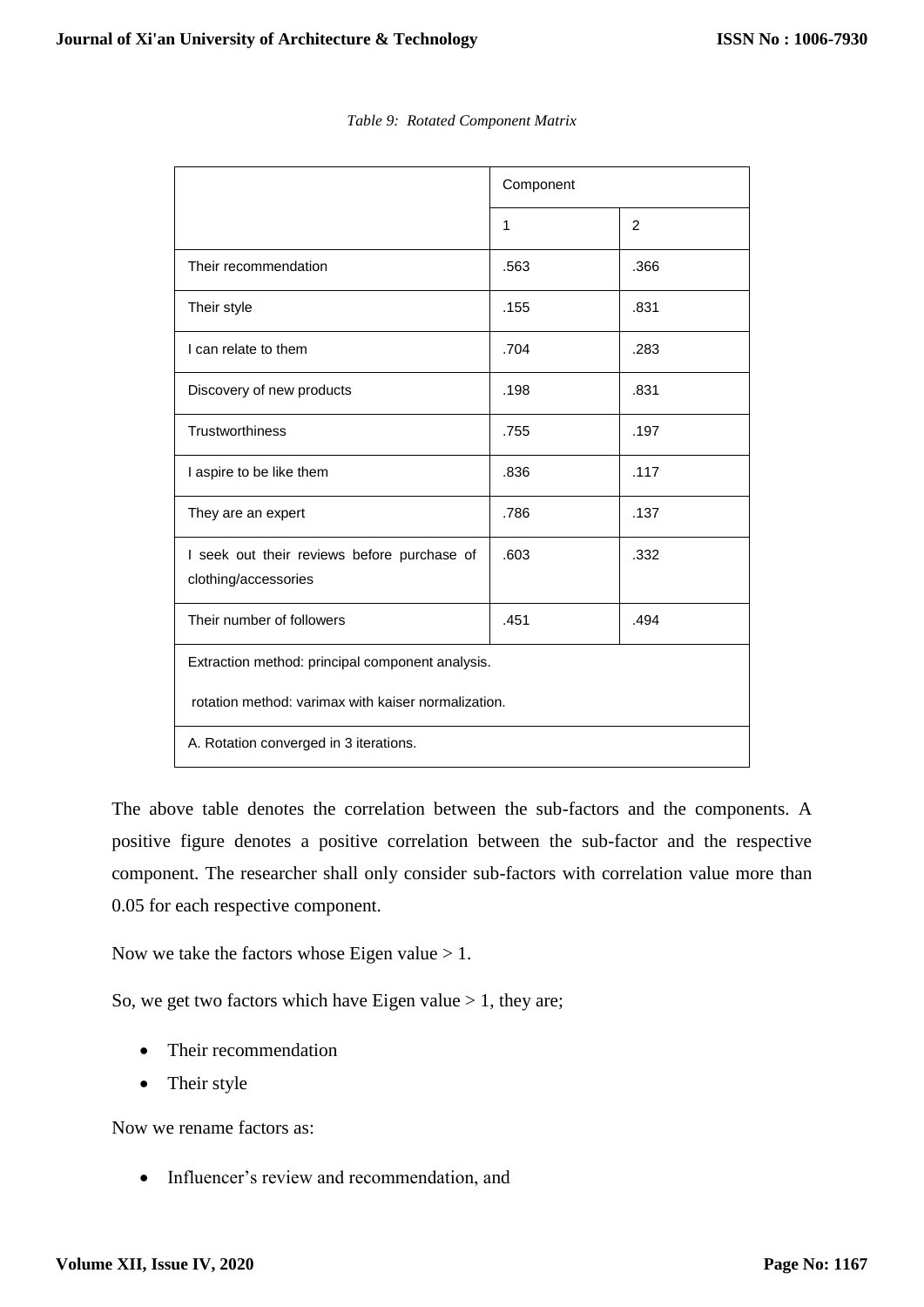• Influencer's style and followers

#### Component 1: (Influencer's review and recommendation)

This component consists of influencer's review and recommendation. The analysis suggests that the influencer's reviews and recommendation plays great role creation of prospective customers in fashion industry through influencer marketing. Influencer's recommendation, their style and trustworthiness are the certain factors that affect in creation of prospective customers in fashion industry due to influencer marketing. Respondents also can relate to the influencers and also thinks that the influencers are expert in their respective fields. Before buying any product the respondents also seek out reviews of the influencer. The most dominant factor that affect is Influencer's recommendation.

#### Component 2: (Influencer's style and followers)

This analysis suggests influencer's style and their number of followers. Respondents also feel that through influencer marketing they discover new products. The most dominant factor is the influencer's style.

#### **6. Conclusion**

Fashion plays an important role on lifestyle and many people spend their money proportion to fashion changes. Today, social media are firmly anchored in consumers changing habits in keeping themselves updated with the latest fashion trends. The present paper studies the impact of influencers in various stages of consumer buying decision making process in fashion industry This study aimed at finding the impact of demographics on millennial's buying behaviour due to influencer marketing in fashion industry, where we find that there is a significant impact of the buying pattern of the millennials due to influencers which is proved with the help of Anova where the researcher have rejected the null hypothesis  $(H<sub>0</sub>)$ . The researcher also aimed at focusing upon the relationship between the millennial's perception and behaviour towards influencer marketing where it is found that there is a significant correlation between the two variables; peer reviews are more trustworthy than company controlled reviews and the number of purchase they made in previous year (19.2%) significant at 5% level; the researcher also found that peer reviews are more trustworthy than company controlled reviews and influencers will not purposefully endorse a brand that will harm me (33.6%); peer reviews are more trustworthy than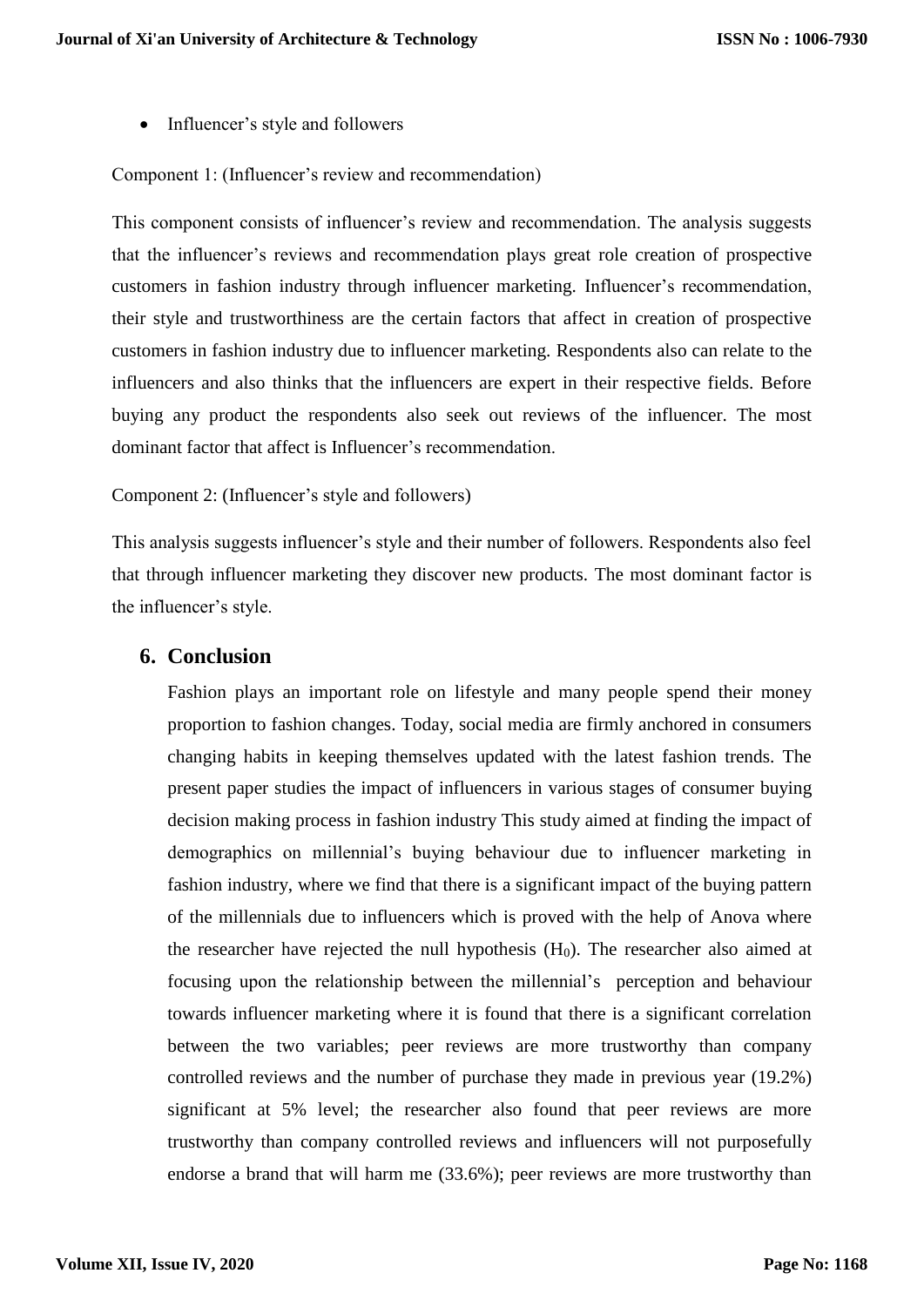company controlled reviews and if I find out that my favourite influencer had been paid for their endorsement, it would not negatively impact my perception of their credibility (38.7%) significant at 1% level. To better understand the significance the researcher also conducted a regression analysis to test the hypothesis, where it is found the null hypothesis  $(H_0)$  gets rejected that there is a significant relationship between millennial's perception and behaviour towards influencer marketing in fashion industry. One sample T test was also conducted by the researcher where the significance level is very high at 1% level of significance. To find the major factors which affected the respondent to follow the influencers in social media, Principal Component Analysis was conducted where it is found that millennials follow influencer mostly, they discover new products in the market through influencers; and they follow influencers due to their recommendations and their style. From the Principal Component Analysis, researchers also conducted the major reason why millennials follow influencers because of influencers' review and recommendation; and influencers' style and number of followers. The millennials rely on the information given by the influencers before making a purchase of clothing or accessories. The reviews and recommendation of the influencers pay a great role in consumer decision making process. Promotions done by the influencers in social media sites and blogposts have more effect in the minds of the consumers than the traditional advertisement. The millennials can relate themselves with the bloggers or influencers and thus it heavily affects their purchase decision. Thus, it can be concluded that influencers play a great role in the minds of the millennials and also helps in creation of prospective customers in fashion industry.

## **References**

- Chatzigeorgiou. C, (2017). Modelling the impact of social media influencers on behavioural intentions of millennials: The case of tourism in rural areas in Greece, *Journal of Tourism, Heritage & Services Marketing*, 3(2), pp. 25-29
- Glucksman, M. (2017). The rise of social media influencer marketing on lifestyle branding: A case study of Lucie Fink. *Elon Journal of Undergraduate Research in Communications*, *8*(2), 77-87
- $\bullet$  Lim, X. J., Radzol, A. M., Cheah, J., & Wong, M. W. (2017). The impact of social media influencers on purchase intention and the mediation effect of customer attitude. *Asian Journal of Business Research*, *7*(2), 19-36.
- Sudha, M., & Sheena, K. (2017). Impact of influencers in consumer decision process: the fashion industry. *SCMS Journal of Indian Management*, *14*(3), 14-30.